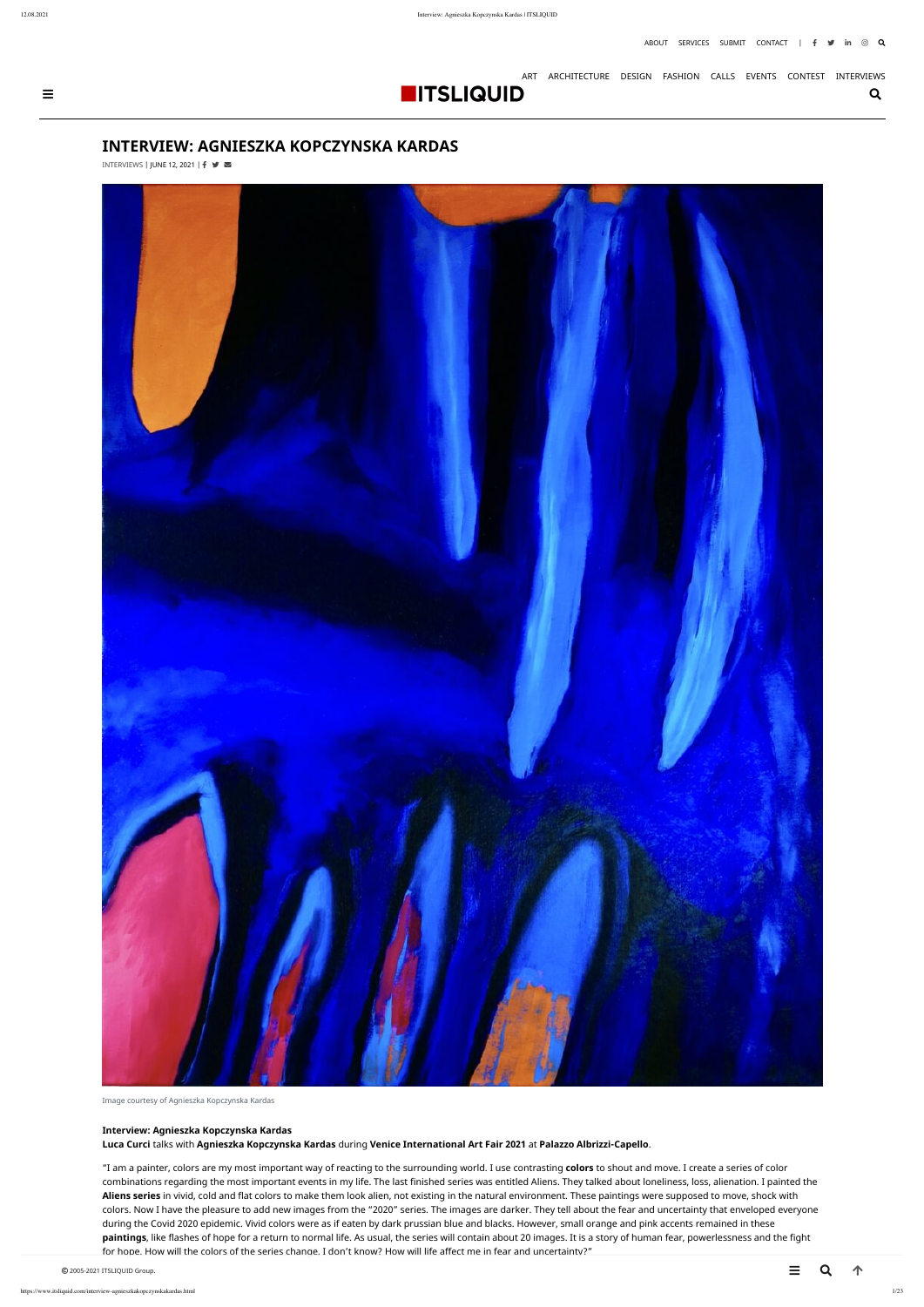

Image courtesy of Dorota Lipinska

#### **LUCA CURCI – What is art for you?**

**AGNIESZKA KOPCZYNSKA KARDAS** – Art is a form of reaction. It helps me name and organise my emotions. Finding the right form and place for them. To find myself, to SURVIVE. It is a way of looking for one's way in a space of alienation, abandonment, loneliness. Reaching for colours means coding these states. I constantly return to many of them as to old friends, i.e. blue is always with me.

#### **LC – What is your background? What experience has most influenced your work?**

AKK - After graduating from the Academy of Fine Arts in Gdansk with a degree in painting, I started to look for my path. In my large format, oil-based graduation works and for the first years of my artwork, the colors of earth, so I used reds, browns, greys. The school comes from the tradition of Polish Colorism, and it is difficult to find vivid, strong colours here. They came to me much later. The first enlightenment came during my wanderings through forests, fields and the wet meanders of the river. The natural landscape, which I had longed for as an escape, a way to breathe, soon turned out to be intertwined with elements that were completely "incongruous", alien. I was inspired by the variety of textures, their origins and interactions. I noticed the non-matching elements existing next to each other, interpenetrating, naturally woven into the scene. Subconsciously, I return to collisions, clashes, which over time become embedded in everyday life, creating stations, stones, holds. This has led me to a series in watercolour, gouaches, collages, oil paintings and most recently with resin based.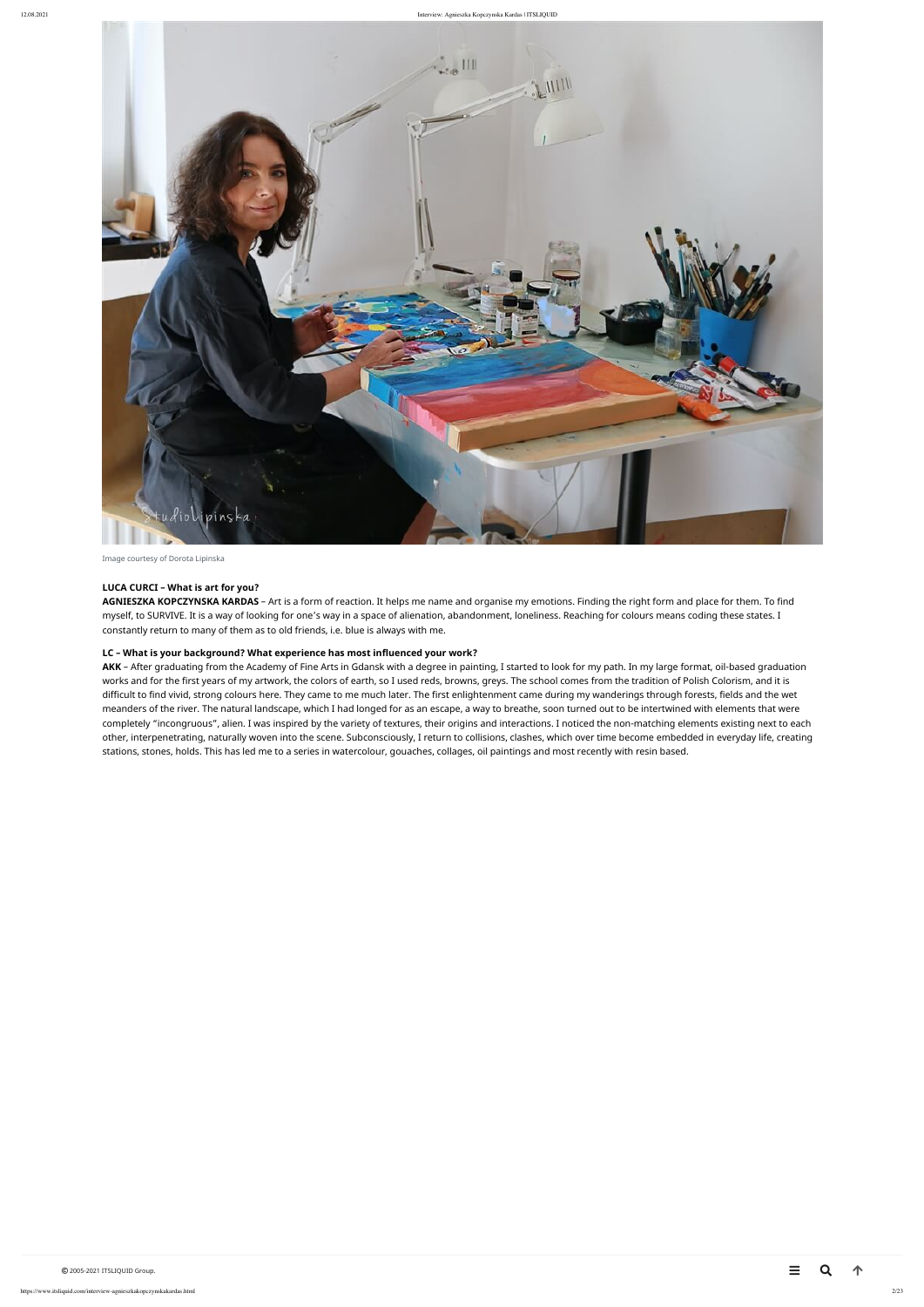

### **LC – What is your creative process like?**

AKK - I work in a studio combined with a garden so every day I design, paint and realise my ideas. Each series of paintings is a collection of impressions, impulses, emotions. Dressing them in forms, colours and textures is a process of exploration and experimentation based on sensitivity. I know what I want to convey, I know how I feel and I do everything to make it resound.

AKK - Of course they do. It's important to put your work to the test therefore, I don't close myself off from the public and I allow any interpretation. I welcome every suggestion, thought and gaze at my colours. The contact with visitors fascinates me, but it does not affect the subject and style of my works.

# **LC – Do visitors' suggestions enrich you and your art?**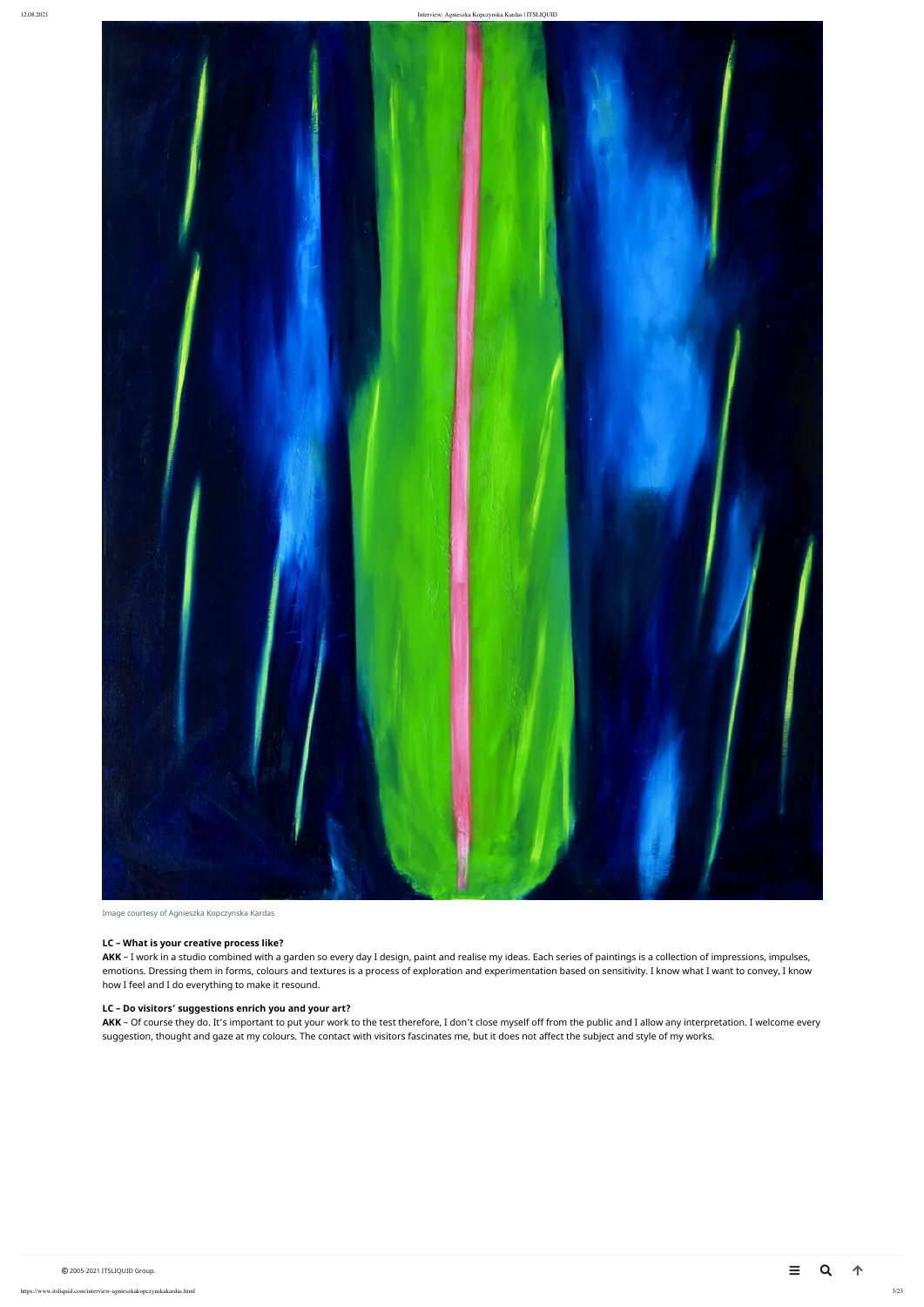

Image courtesy of Agnieszka Kopczynska Kardas

#### **LC – How do you feel when you see your work completed?**

**AKK** – Over the years I have learned to become more and more organised so I plan my series of works. This allows me to clearly identify the moment when the intended goal has been achieved and the work is considered finished. Then I feel happy. I certainly think then of the first people who will see my work. I look forward to it like a child. Will they share my emotions, what will move them most?

AKK - The theme of being lost in spaces, layers of everyday life, alienation has been close to me for a long time. Colour and texture are my medium. Infinite. A way to tame incomprehensible events. If they are there to be given forms, textures and colours then I can accept them. The unpredictability of events is like a collage of diverse planes, textures and colours.

# **LC – Do you agree with our vision of art and what do you think about the theme of the festival?**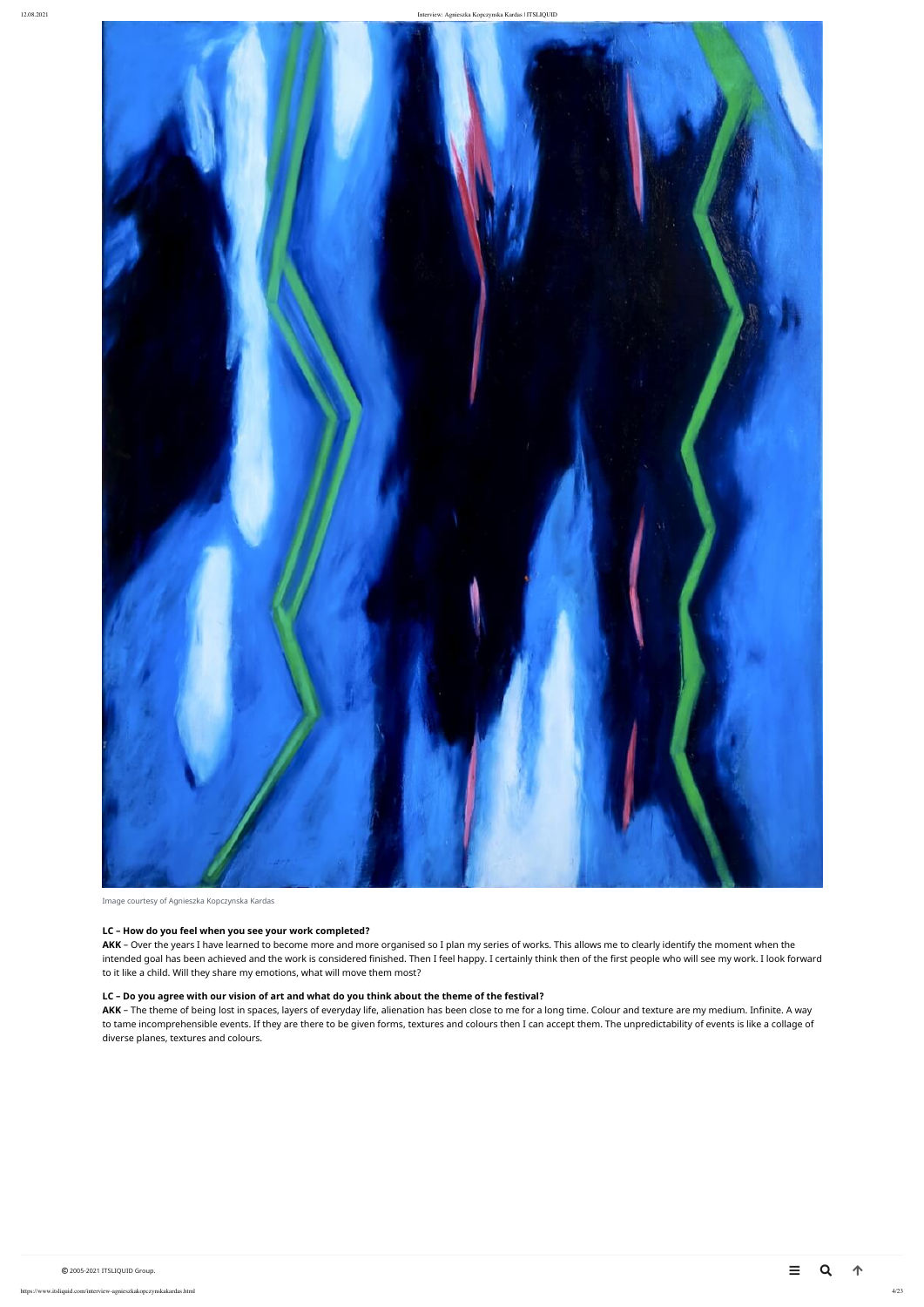

#### **LC – What is the message linked to the artwork you have shown in this exhibition? How is it connected to the theme of the entire festival?**

AKK - I began these pieces in April 2020, in an atmosphere of fear, loneliness and forced isolation. The events that began in mid-March 2020, one after another at an increasing pace, overwhelmed everyone. Powerlessness and fear were the first paralyzing feelings. I found myself in the studio, reflecting upon my paintings. I started to paint, searching for normality, routine, ordinary everyday life. When expressing my feelings through colours and forms, the colours began to fade away, eaten by black and Prussian blue. Slowly, overnight, faint stripes of light were left from the old oranges and roses. Faint hope. The translucent forms of sharp colour, though small, act very strongly against the black background, they are like a signal, a light, a flash in the dark. They are like energy extracted from powerlessness. Strength and hope.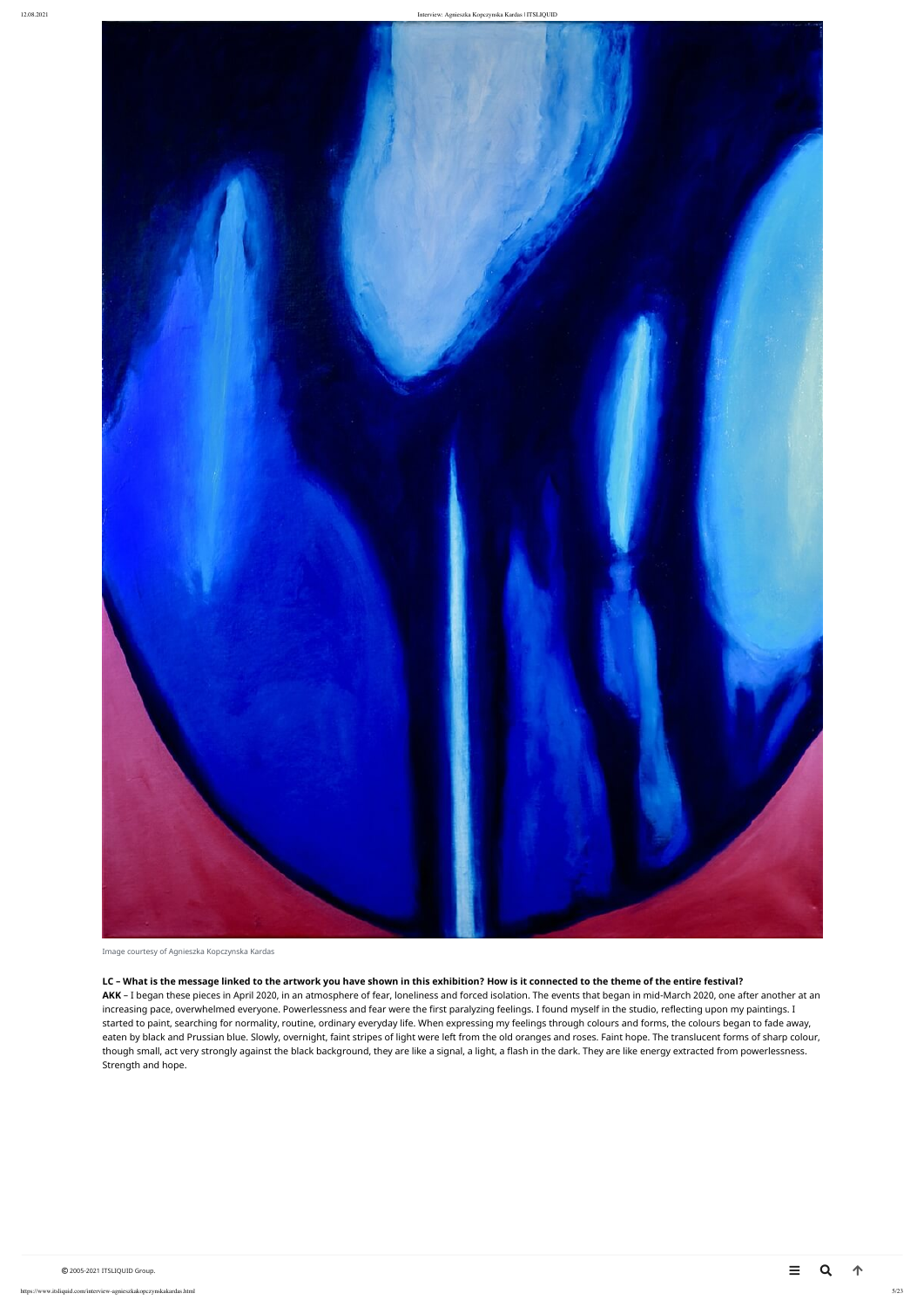<span id="page-5-0"></span>

#### **LC – What do you think about the organisation of our event?**

AKK - To participate in the Venice International Art Fair is an honour and a distinction for me. The organization of the event is wonderful. I really like the presentation of my works. The three blue and dark blue canvases juxtaposed with the hanging sculpture create the impression of being immersed in the deep ocean or suspended above an open space. The special place – old Venice and the palaces – creates a beautiful atmosphere. Although I could not come to the event, the interiors and open windows of the palaces gave the impression of sun, warmth, sea, air.

AKK - I hope that my works will meet the interest of the public, and among them there will be a curator or a gallery with whom I could cooperate on permanent basis. This is my dream and my goal. I am really excited that the exhibition is being visited in large numbers, described in the media and actively promoted. I hope to find such an opportunity.

#### **LC – Do you think the [ITSLIQUID GROUP](https://www.itsliquid.com/category/events) could be an opportunity for artists?**

#### **LC – What are your suggestions about our services? Is there something more we can provide to artists?**

**AKK** – Always be as open to the diversity and richness of art as you are!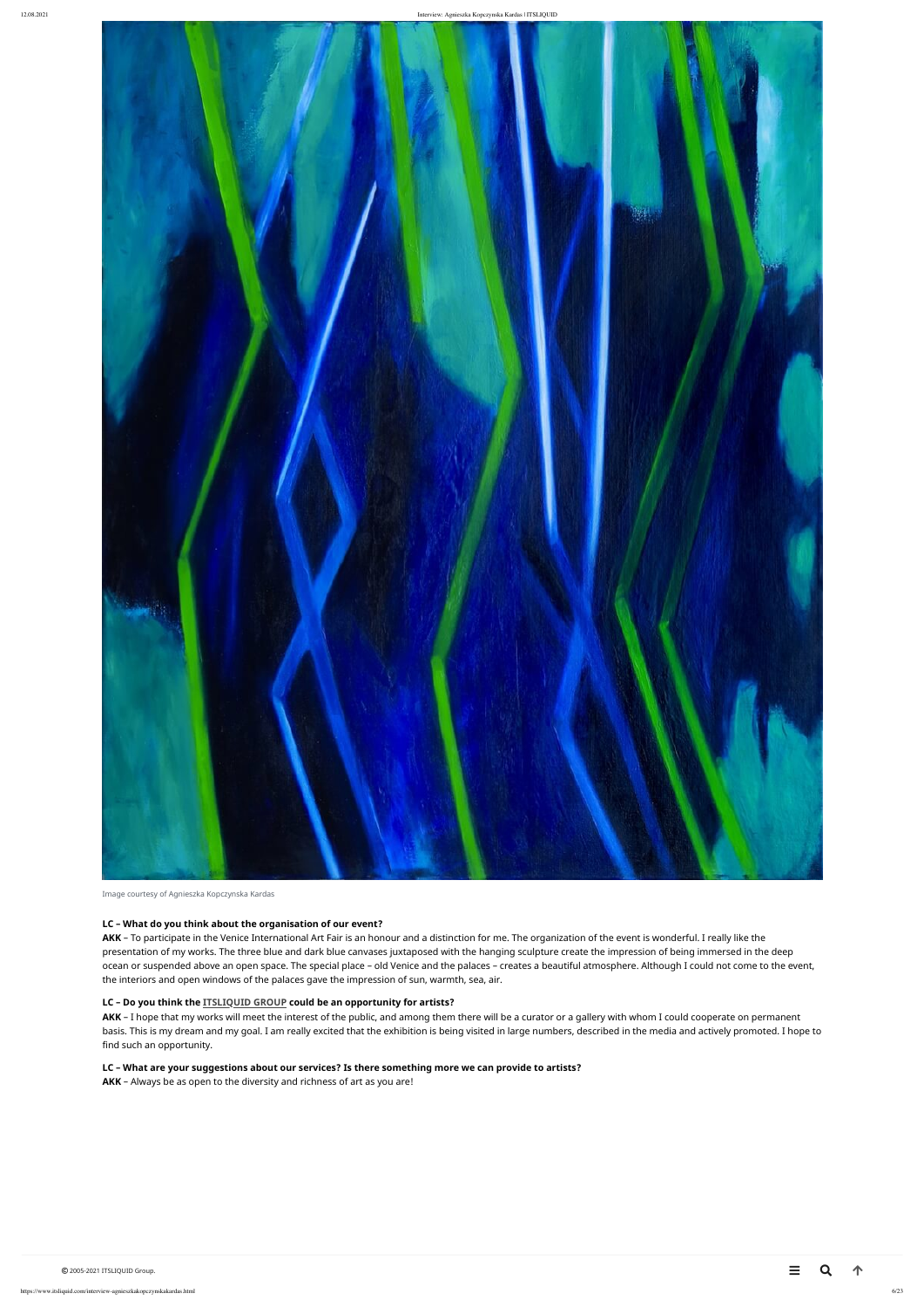